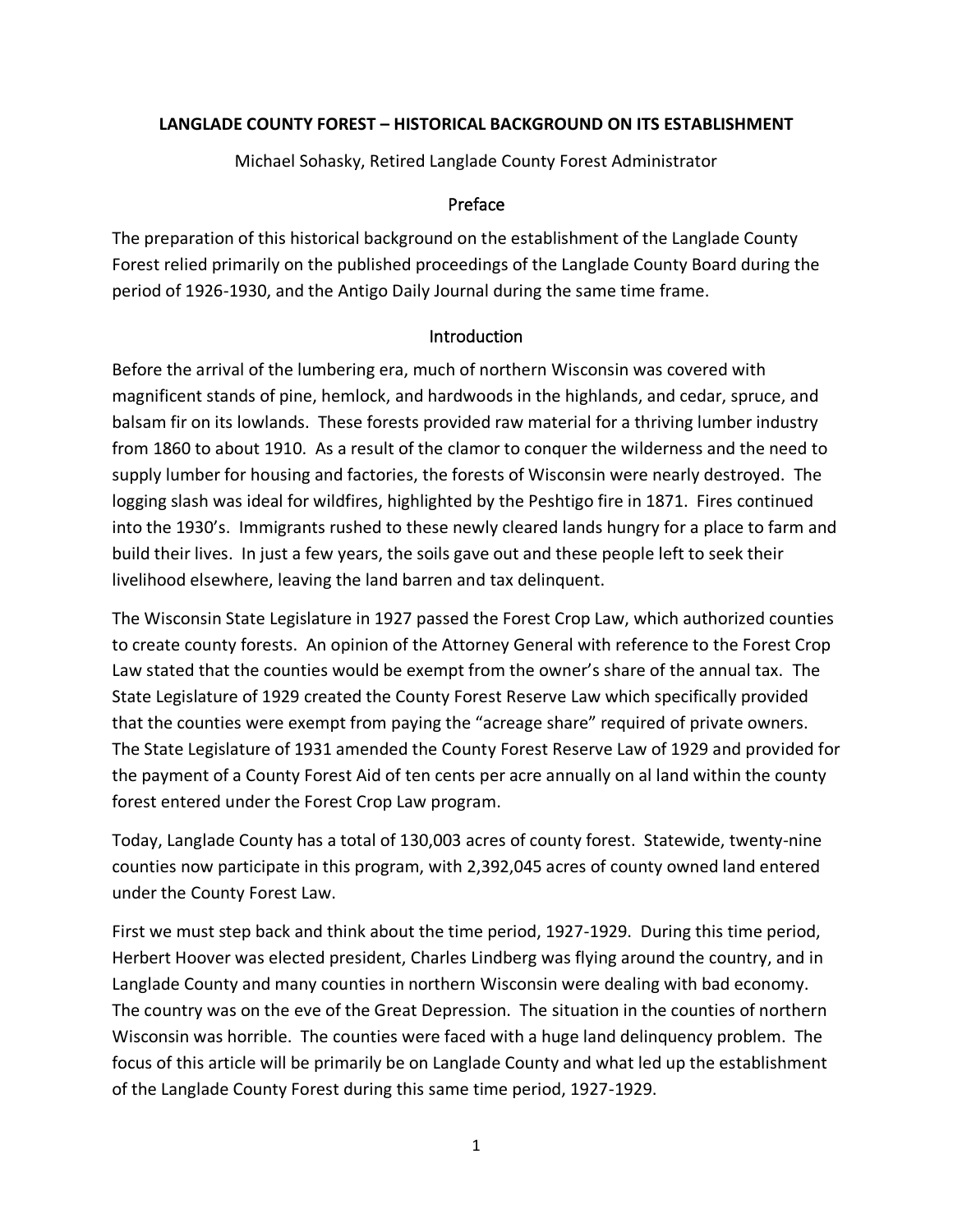### Tax Delinquency Situation

In Langlade County on April 24, 1929, there was 45,000 acres of tax deeded lands that were owned by the county. At that time, in the Antigo Daily Journal, the county board sold a 40-acre parcel of land for \$200.00. The Antigo Daily Journal reported that the Lincoln County had 56,000 acres of tax deeded lands, of which only 6,000 acres had trees more than 6" in diameter.

In 1927 the Wisconsin State Legislature passed the Forest Crop Law, which authorized counties to create county forests. This legislation was the basis for the establishment of the county forest system in Wisconsin. At that same time, the Attorney General came out with an opinion that stated counties would be exempt from the owner's share of the annual tax, which at the time was \$.10/acre. At this time, it was reported that there were 4 ¼ million acres of tax delinquent land in 17 northern counties. Based on these numbers, the tax delinquent situation was very serious and was significant to many of the northern Wisconsin counties. In 1929, the State Legislature upheld the Attorney General's opinion and passed a law that specifically provided that Wisconsin counties were "now exempt from paying the acreage share" required of private owners, which was \$.10/acre.

These two legislative initiatives formed the basis for the present-day county forest program.

### Langlade County's Response

What did Langlade County do regarding this dire situation? The purpose of this article is to focus primarily on Langlade County, and what led up to the decision to get involved in the county forest program, and in fact, be the first county forest established in Wisconsin. My research revealed that beginning in March of 1928 the county board began to take steps to address the tax delinquency situation. On March 6, 1928 the county board met. Two lengthy letters were addressed to the county board from landowners discussing the tax delinquent property situation. One letter of particular interest which lays the framework for what they were dealing with in Langlade County was a letter from a person named Joseph Poss. One paragraph of his letter put in in perspective.

Mr. Poss wrote "Langlade Count is now reaping the results of the reckless land policy of the Federal Government. Under this policy, the Federal Government gave away or sold for a nominal sum the bulk of the vast public domain without any restrictions or reservations whatsoever. As a consequence of this recklessness, lands once covered by fine forest, which, if logged under proper restrictions would have been an inexhaustible source of timber supply, were permitted to pass to private ownership and the owners finding it most profitable to do so, totally denuded these lands of timber and thus destroyed them as a source of public revenue."

Both letters asked the county board to revise their current land policy regarding the taking of land deeds. An article on the front page of the Antigo Daily Journal on March 6-7, 1928 stated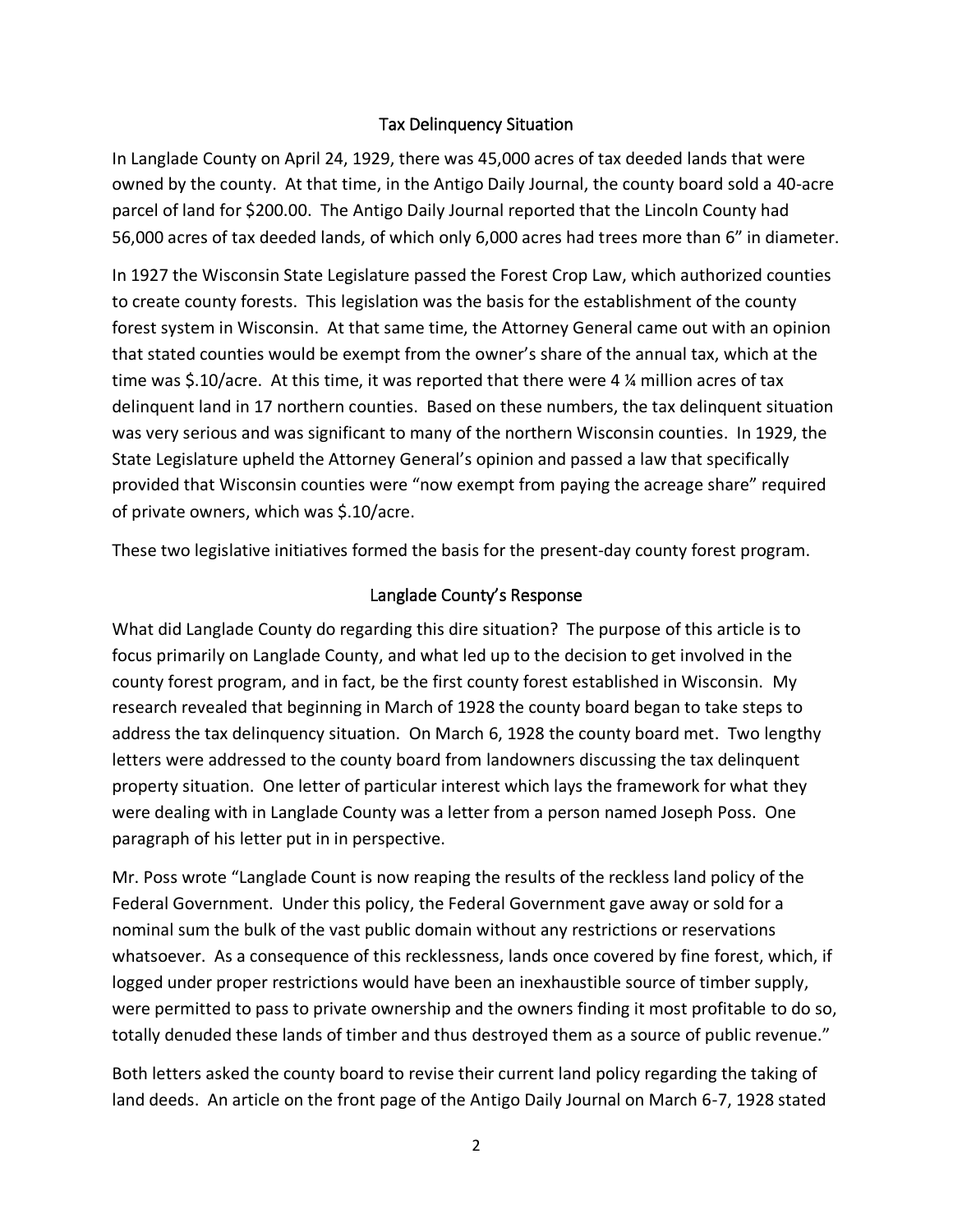"County Board to Take Tax Titles". Both letters asked the county board to change its policy regarding the taking of tax delinquent land, but the county board decided to keep their current policy.

### State Legislative Committee Meeting in Antigo

The following month a meeting was held in Antigo by the Committee on Forestry and Public Lands of the State Legislature. This was the first public meeting of this committee and it was held in Antigo on Monday, April 23, 1928. The committee members at that time were Senator Blanchard of Edgerton, Senator Mueller of Wausau, Assemblyman Ries of Madison, Assemblyman Treambath of Hurley and Assemblyman Fronek of Antigo.

The Antigo Daily Journal reported the following day that the Legislative Committee met and said "Forestry Committee Takes Testimony of County Board Chairman". The article reported that "The committee on Forestry and Public Lands of the State Legislature held its first hearing at the courthouse in this city yesterday afternoon and from the expressions of Chairman Blanchard and other members of the committee, the information obtained through examination and statements made by various citizens much valuable information was obtained, which will help the committee in making its recommendations to the next session of the legislature".

The article went on that the courtroom was filled and there was an unusual showing of interest in the issue. The committee's main intent was the gathering of information for the next legislative session and discussions centered on the tax delinquent problem. Mr. Palmer, who was on the county board at that time, said "in his town the cut overlands were being taxed from \$10 to \$12 per forty. He favored a severance tax, even while the timber was still on the land". Chairman Blanchard stated, however, that "the present law would not permit land covered with commercial timber to be registered under the forest crop law".

Chairman Blanchard stated that he believed that within five years there would be "county forests" and "town forests" as well. As the meeting closed, Fred Berner of the Antigo Daily Journal asked to make a statement for the record. He commended the committee for the sincere effort they were making to solve this very difficult problem, but he said he felt it would be solved. He referred to "towns in the East that now had town-owned forests that were bringing in actual revenue". He went on to say "that with proper education of the public on the subject and the active work now being done, a similar situation would in time prevail in Wisconsin". As the meeting ended Chairman Blanchard thanked those present.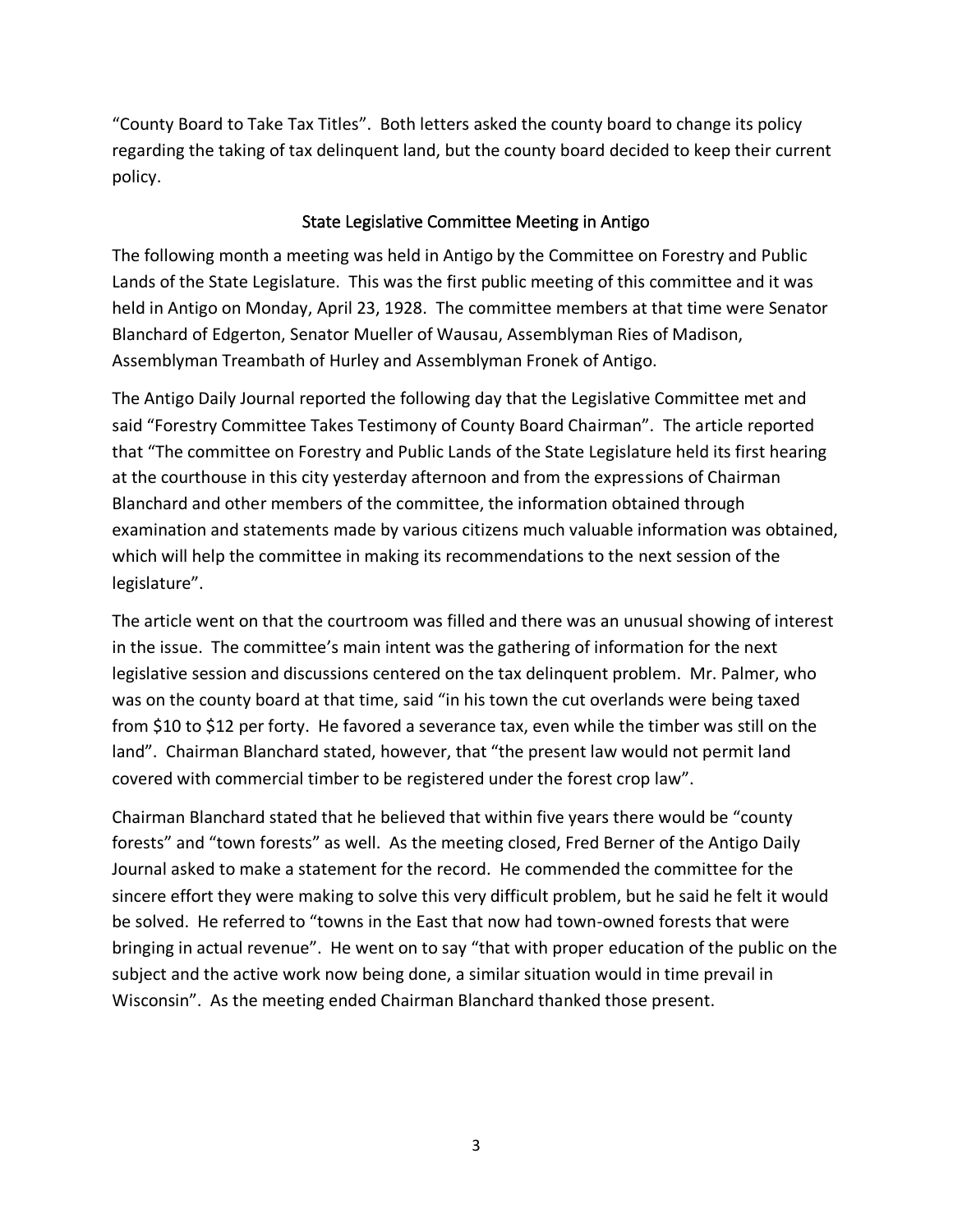## Langlade County Board Establishes a Conservation Committee

The following day after the public meeting, the Langlade County Board held what turned out to be a three-day county board meeting. At this first day of the meeting a resolution was passed to establish a "Conservation Committee".

On the second day of the county board meeting, the Chairman of the County Board appointed three members of the board to serve on the newly established "Conservation Committee", in accordance with the county board resolution. The supervisors that served on this first Conservation Committee were: Supervisors Cavers, Village of White Lake, Morgan, Town of Rolling and Weisshahn of the Town of Vilas.

# Fred G. Wilson Speaks to County Board

On that same day, April 25, 1928, in the afternoon, Mr. Fred G. Wilson, Extension Forester of the College of Agriculture of the University of Wisconsin, spoke to the county board on the subject of reforestation. In his discussions, Mr. Wilson addressed the board on the matter of establishing a county forest. He suggested that certain areas where there was considerable delinquent land be set apart as county forests.

## County Resolution Passed to Plan for a County Forest

On the third day of the special county board meeting, April 26, 1928 two critical resolutions were passed by the Langlade County Board. The first resolution stated in part that "the Agriculture Committee of the County Board jointly working with the State Conservation Commission, and are hereby authorized and direct to prepare tentative plans for the selection, care and administration of county forests, and that they further directed to give publicity to such plans and also publicity to the law under which such proposed forests shall be operated".

# County Resolution Passed to Hold a General Election to Establish a County Forest

The second, and historic resolution that was passed stated that "under the provision of Section 59.98 of the Revised Statutes of the State of Wisconsin for the year 1927, there shall be submitted to the electors of Langlade County at the general election to be held on November 6, 1928, a resolution authorizing the County Board to acquire and by tax deed or otherwise, for the purpose of establishing a county forest reserve". This resolution was critical because the proposal by the county board to establish a county forest was being sent to the electors for a vote.

### "Unique Distinction"

The front page headlines the following day of the Antigo Daily Journal of April 27, 1928 read "Step Toward County Forest is Taken by County Board". The article went on to say "action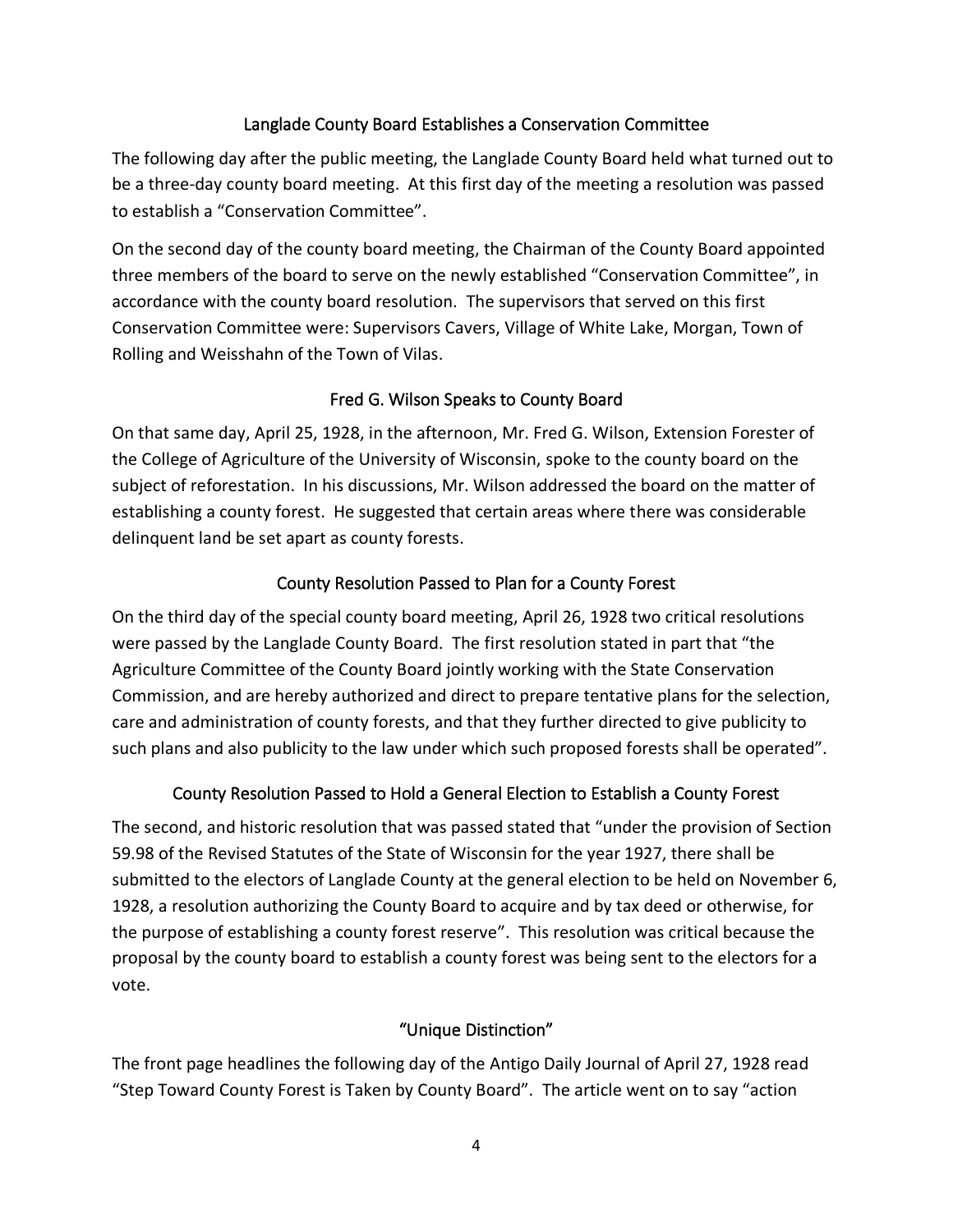which gives Langlade County a unique distinction that of being the first county in Wisconsin, and perhaps in the country, to take steps toward the creation of a county forest reserve".

That same day, an editorial appeared in the Antigo Daily Journal. The title was: "A Unique Distinction". The editorial said:

*"The Langlade County Board yesterday took action which gave to the county the unique distinction of being the first in Wisconsin, and possibly in the United States, to take step toward the establishment of a county forest. The Agricultural and Conservation Committees were authorized to draw up plans, and the questions of granting authority to the board to acquire the necessary lands will be submitted to the voters at the November election. The board is to be congratulated for its vision and for its enterprise; also on its desire to secure the endorsement of the electorate. This, we are sure, can be obtained if the voters are fully informed as to the proposal through a campaign of publicity which will clear up any doubts and misunderstandings. The county has some lands acquired under tax deeds, or which will be so acquired, which are suitable only for forestry. These lands will remain in the county's possession because they are of no value to private individuals. The only way the county can ever hope to profit by these holdings is to grow trees on them, and if proper forestry practices are followed, in the course of a few years they will begin to be an asset. The Daily Journal has repeatedly called attention to what has been accomplished with town forests in the East, and with similar forests in Europe. It has also pointed out the possibilities of county forests, and it is pleased that the county board has shown itself open to conviction and prepared to take an advanced step".*

#### Antigo Daily Journal – Vote Yes

During the summer months leading up to the fall election, the county board took no official action. The next important event took place on November 3, 1928, which would be three days before election day. The Antigo Daily Journal came out with an editorial, which was entitled: "Vote 'Yes' on Referendum". It stated:

*On next Tuesday the voters of this county will be called upon do decide a number of important matters, but that we feel is most vital to the continued growth and prosperity of the people of this section is the forestry referendum. Langlade County is the first to vote on a county forest, and if the proposition is carried it will be the first to profit from*  it. It is a project that we can enter upon with practically no cost, and with the promise of *returns that will continue as time goes Langlade County can acquire hundreds of acres of land through tax title that are not now bringing in anything in the way of taxes. If these lands are taken out of the tax roll, it will be no loss to either the towns or the county. On the other hand, if the county can take the land over and enter it under the forest crop*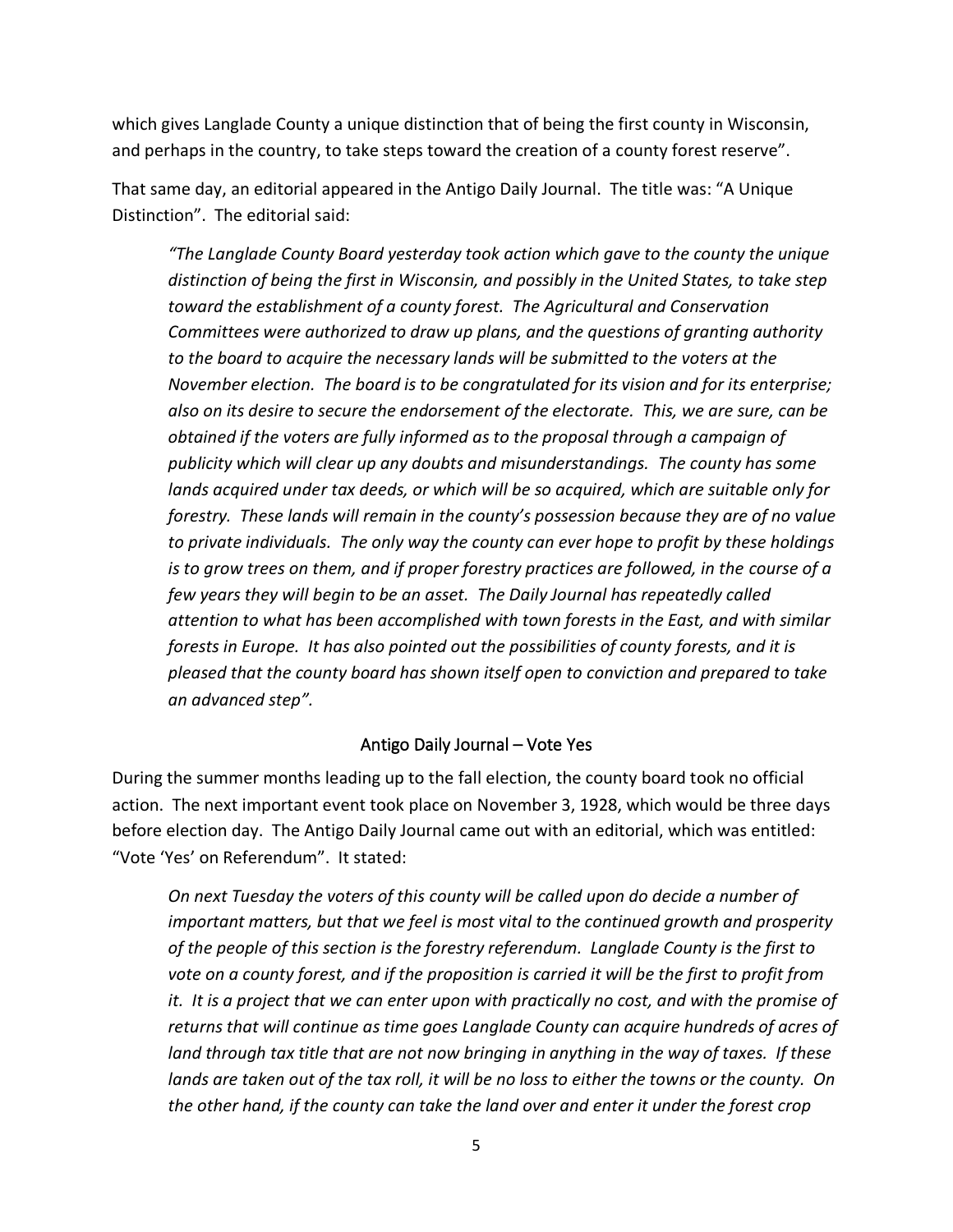*law and start reforesting, in a few years it will be bringing in actual cash returns. In fact, if the proposition goes through next Tuesday, the Conservation Commission has given assurance that it will give the county special consideration in the way of fire protection, seedlings, plants and pay for labor to direct the work of reforesting. Thus employment will be given to people in the area taken over. It will, of course, not amount to much at first, but as time goes on it will increase. At the same time, the towns will receive eight dollars per forty in taxes from the state and county. The proposition has the enforcement of forestry men, who can more easily visualize the future possibilities, likewise businessmen, economists, financiers who have looked into the subject.*

*The one answer is that China lacked the foresight to reforest and protect its resources. Germany did. Langlade County is at the threshold. We must look fifty, one hundred, yes several hundred years into the future. If we decide to reforest as provided in the referendum, we will have taken a great stride forward. To us there seems only one side to the question. Vote "yes".*

The above referendum focused on three primary areas: 1) that the county could profit from these lands, 2) that the county would receive state assistance (fire protection, reforestation and labor), and 3) the towns would receive financial assistance by receiving \$8.00 per forty in taxes from the state and county. The editorial was interesting in that it discussed China vs. Germany, and how they managed their forests and what resulted in those countries because of their different mode of action.

# Full Page Ad in Support

On the same day as the editorial there was a full-page ad in the paper. In researching this paper, and viewing the newspaper during the period of 1927-1929, I very rarely found any fullpage ads. At that time the Antigo Daily Journal was averaging 4-6 pages, so one can only imagine the cost of a full-page ad. The ad titled: "What of the Future of Langlade County?" The subheading said: "The Outcome of the Referendum on the County Forest Will Have Much Do With It". In the middle of the ad was a large box with a big large arrow stating "Vote Yes". In the ad was a description of the county forest and the county and why the county should vote yes on the establishment of a county forest.

The ad was paid for by the following advertisers, some of which some will recognize:

- Antigo Building and Supply Company
- Antigo Loan & Investment Company
- Berner Bros. Publishing Company
- Yawkey-Bissell Lumber Company
- Antigo Telephone Corporation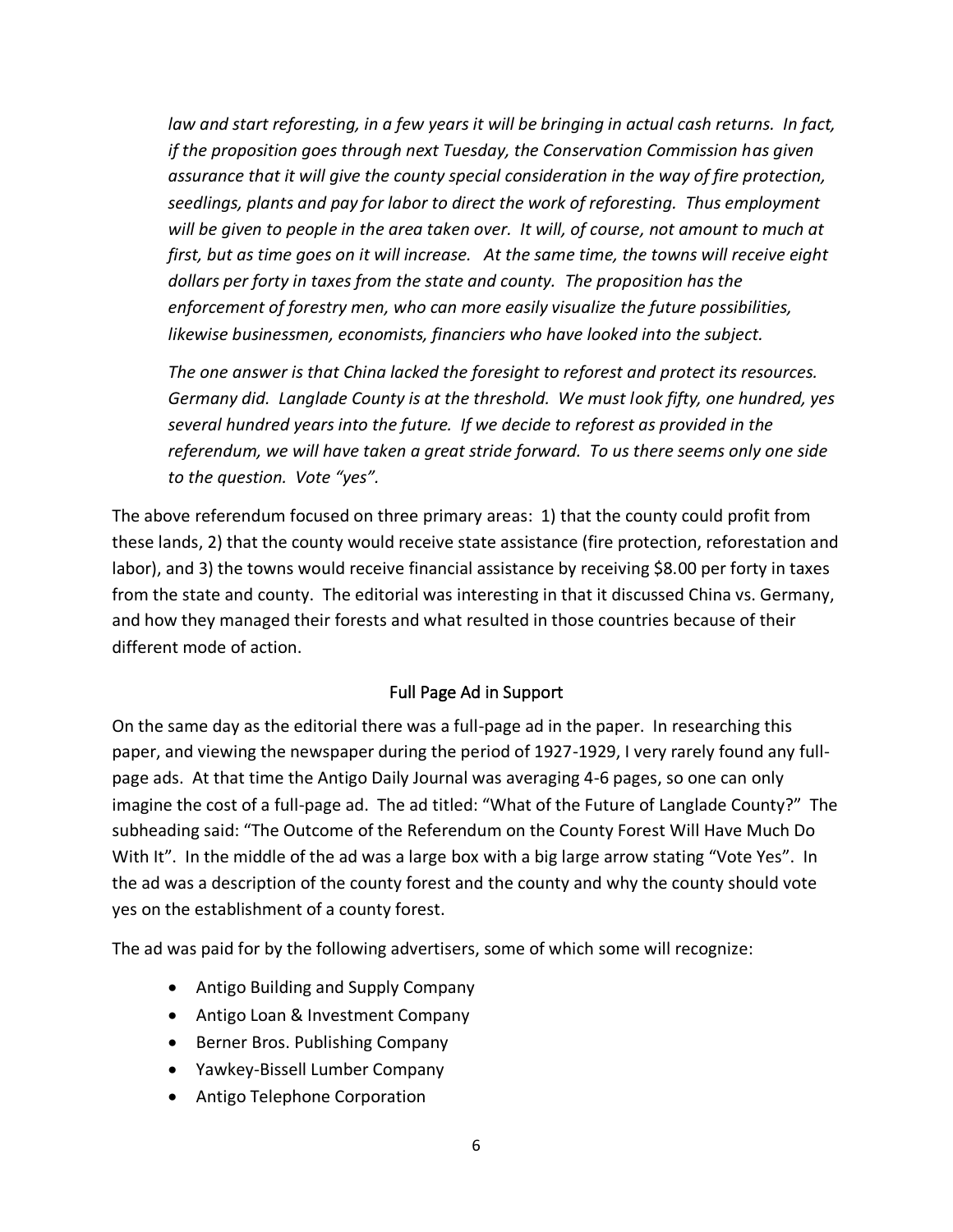- Association of Commerce
- Wisconsin Valley Power Company
- City Gas Company
- Frost Veneer Seating Company
- Dakin & Strong Company
- Mehne & Neilson
- Langlade National Bank
- Muttart & McGillian Company
- McDandless & Zobel
- Anton Molle
- First National Bank
- Fidelity Savings Bank

#### Milwaukee Journal Guest Editorial

On election day, which was November 6, 1928 a guest editorial appeared in the Antigo Daily Journal. The editorial was out of the Milwaukee Journal and the title of it was "The Langlade County Forest". Obviously by now this referendum question had gained statewide significance and this editorial stated:

*"Among the interesting referendum questions on some of Wisconsin's ballots will be this one, in Langlade County:*

*'Shall the county board of Langlade County, Wisconsin, be authorized to acquire land by tax deed or otherwise, for the purpose of establishing a county forest reserve, as provided in Section 59.98 of the Wisconsin Statutes?'*

*Voters of Langlade County ought to say an emphatic 'yes' to that question.*

*Wisconsin's counties especially northern counties --- ought to be making county forests. Forests are investments. They will bring returns. The first return will come in the interest they will instill among individuals in tree growing.*

*As governmental units grow trees, private land owners will follow. Some landowners would take the lead if it were not that it is risky to plant young trees when there is no public interest. So long as the State or counties are not interested, there is too much likelihood that private plantings will be burned. Fires will start on unprotected public*  land; or on tax delinguent land, or on nay careless neighbor's land. In a day or two it can *destroy the work of years.*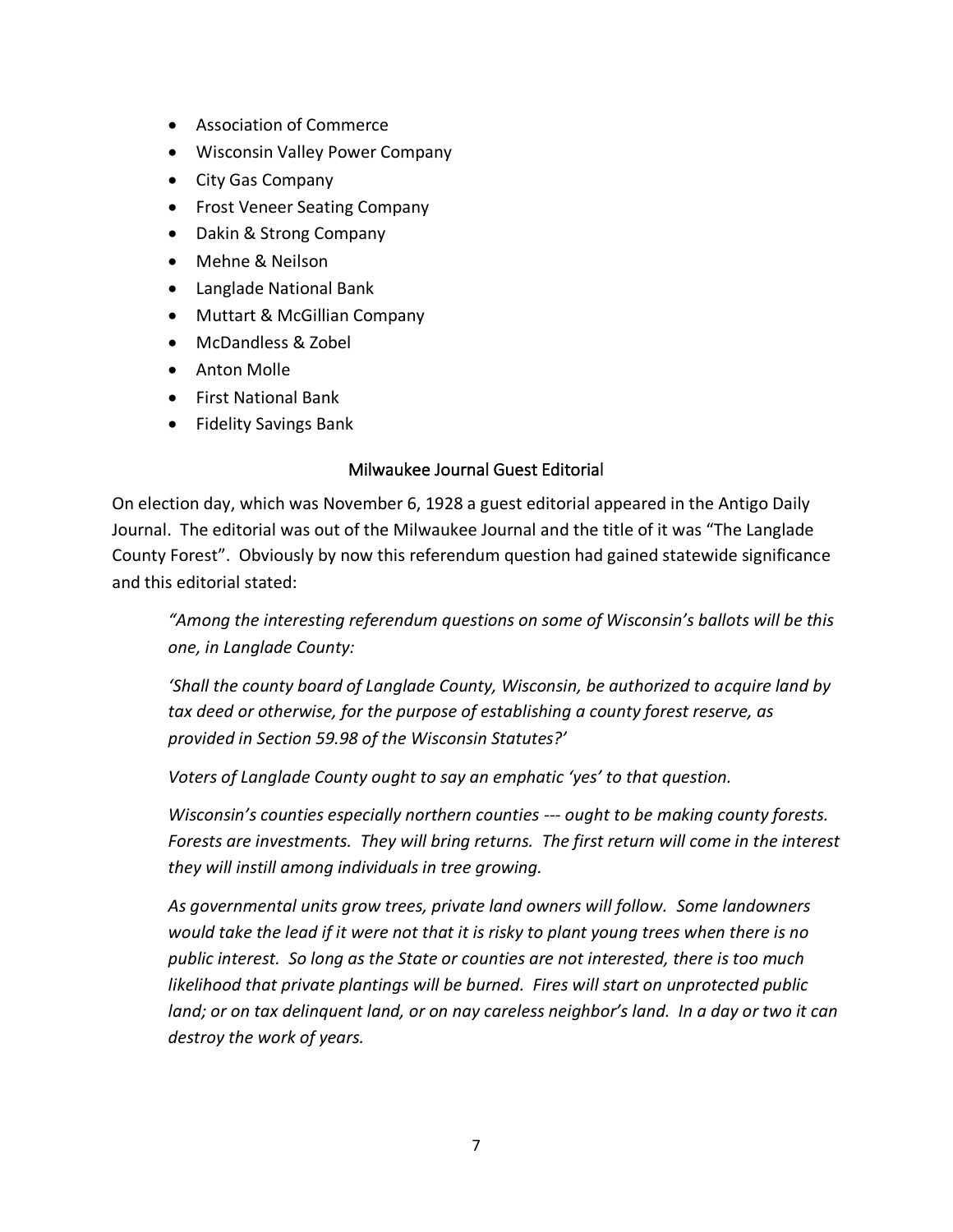*So private owners hesitate. Until the counties get interested, until more people are interested, they are reluctant to spend much money and a log-time effort to grow trees that may be sacrificed to fire.*

*A county forest will mean public interest. It will mean encouragement to an industry from which every upper Wisconsin county can profit. New industries, or rehabilitated old one, can lift a county from the verge of bankruptcy to prosperity.*

*Meanwhile every forest--- county, state or private has its influence on agriculture, climate, the scenery, the recreational appeal of the county. Any every forest has its*  influence on children, who should grow up with an appreciation not only of the beauty of *forests, but of their practical value as timber sources.*

*No better investment can be made by any county than to put unproductive acres to work."*

The above editorial was very interesting as it pointed out three main areas that people back in 1928 were beginning to look at. They were: the investments in the forest, and of unique significance that private landowners would follow good forestry if the governmental units started practicing good forestry, spoke about unique public interest and began to discuss the recreational appeal and its influence on those who live and grow up in these forested areas.

# General Election Day – Time to Vote

On November 6, 1928 the general election was held where the referendum was on the ballot for a vote of the taxpayers of Langlade County. It took two days to get the final votes. The Antigo Daily Journal, on the day after the election, with seven precincts still unreported (five city and two rural), reported a headline that said "County Forest Plan Given Endorsement". The article stated that the "proposal has received and excellent endorsement".

The second day after the election, all the votes were now totaled, the vote was: Yes – 4,486 and the No – 2,382, for a majority of 2,104 voters. The headline in the Antigo Daily Journal stated "Majority of 2,104 for County Forests". Only the rural towns of Evergreen, Polar, Rolling and Summit voted against the resolution for the establishment of a county forest.

# Editorial – County Forest Won

In an editorial on November 7, 1928 the Journal wrote "County Forest Won". The editorial stated:

*"Langlade County has approved the county forest program in no uncertain terms, and although the vote is not quite complete it is virtually tow to one it its favor. The Daily*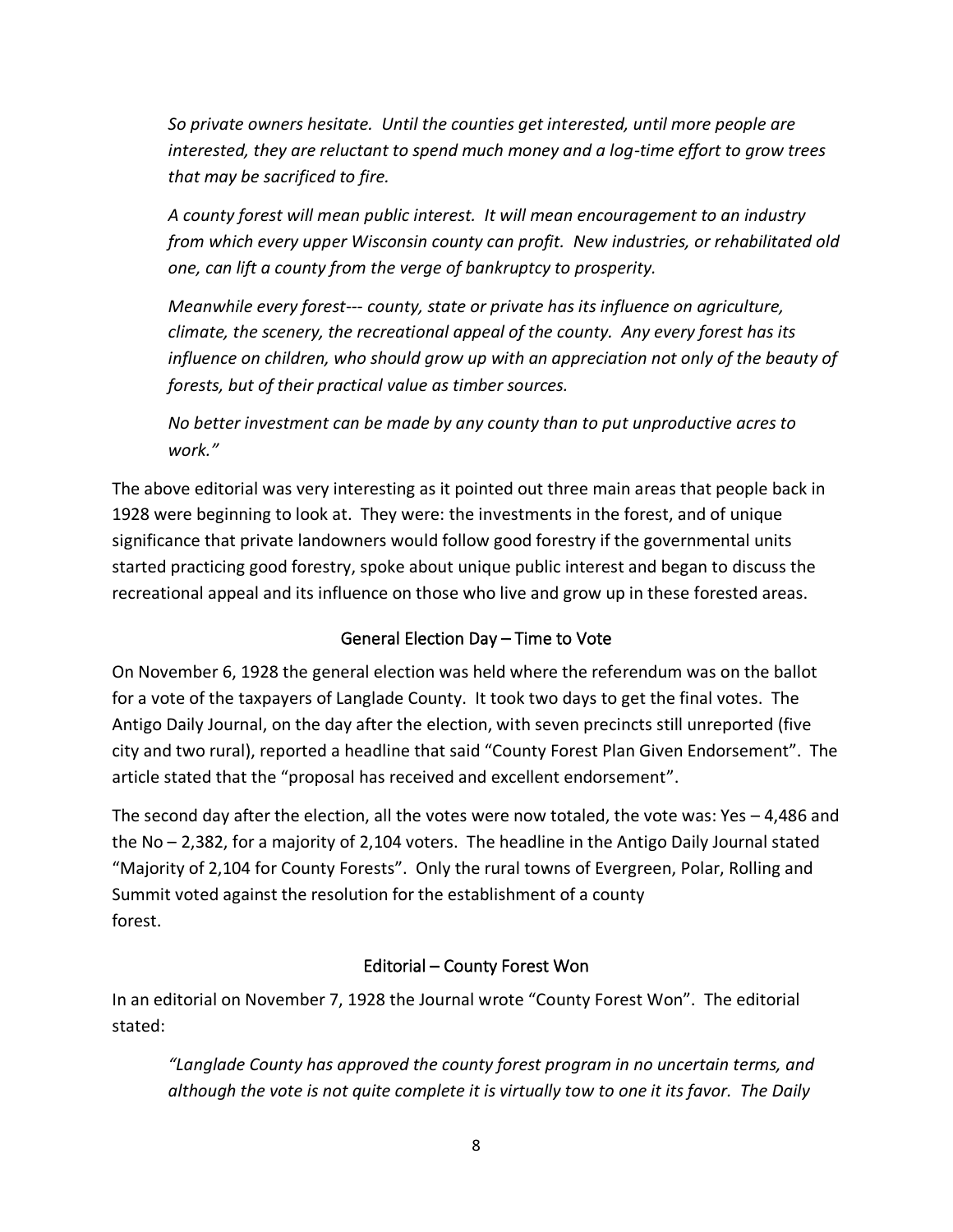*Journal is particularly gratified at the outcome, having suggested county forests months before the proposal took definite form as a project in the county board, and having supported it throughout. But to the painstaking work and zeal of the board's Committee on Conservation must be credited the success of the campaign. Especially gratifying is the fact that the vote of the city was not needed to overcome opposition in the county, for the country had been won for the county forest idea. This means that the project will be launched under the most favorable auspices. Not to be overlooked, either, is the prestige Langlade County has won by being the first to approve creation of county forests. As such it should receive no little encouragement from the state".*

### Resolution Authorizing Examination of Land for County Forest by UW-Wisc

Two weeks after the general election the county board held its annual meeting and on November 22, 1928 approved a resolution that would authorize the Extension Forester, who at the time was F.G. Wilson of the College of Agriculture of the University of Wisconsin. The resolution stated that he was to "make careful examination of such areas of tax delinquent lands as may be suitable for reforestation purposes and report the board at the January meeting of the Board with recommendations for the establishment of County Forests". This resolution was submitted by the Conservation Committee and was approved unanimously by the county board.

This resolution was critical in the in the fact that the county board was asking the University of Wisconsin, and F. G. Wilson, to come up to Langlade County and actually look over the tax delinquent lands and pick out those lands that would be suitable for reforestation and eventually for establishment of a county forest.

### State Forestry Committee Meeting in Madison

In January of 1929, Langlade County Board of Supervisors was invited to a meeting on Forestry and Forest Crop Act by the Interim Committee on Forestry to be held in Madison at the State Capital and stated that the purpose was to discuss the delinquent tax situation in northern Wisconsin counties and actually to propose legislation for further adoption.

### F. G. Wilson Addresses the County Board

After the spring elections, the Langlade County Board reconvened on April 24, 1929 and elected Mr. L. Feiburger, from the City of Antigo 6<sup>th</sup> Ward, as Chairman of the Board. At that same meeting F. G. Wilson addressed the board on matters pertaining to delinquent lands and county forest. The headline and the article in the Antigo Daily Journal stated "Problem Delinquent Lands Again Comes Before the County Board". At this meeting the county board discussed at great lengths the problems of delinquent lands and what to do with them. Supervisor Guy Tillman from the Town of Parrish, said his township "has suffered more than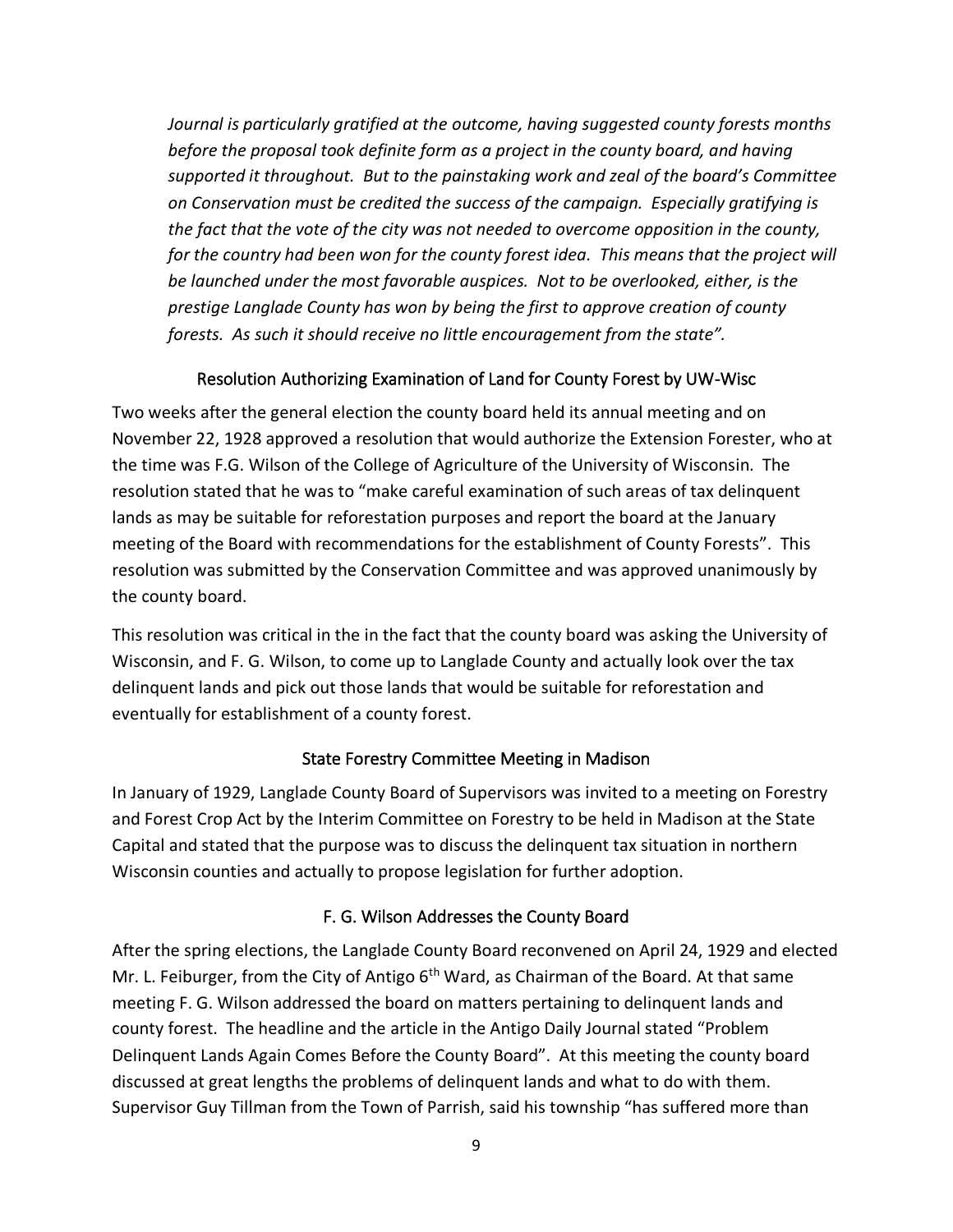others from the evils of tax delinquency, thought that a committee should designate blocks of delinquent lands to be set aside for forestry, thereby forestalling the difficulties set forth".

During the discussions in which a number of supervisors participated, County Clerk W. I. Strong offered the information that the county now has 45,000 acres it has taken on tax deeds. Soon after this discussion, Extension Forester F. G. Wilson, who was reported to be in town for two or three days, addressed the board briefly. He reported on his survey of tax delinquent lands in this county as far as it has been carried. His map shows the largest blocks in the Town of Parrish and in the eastern part of the west township Ackley. He pointed out sections suitable for forestry, including some lands in Upham that have a fine second growth requiring only protection to thrive. Mr. Wilson also discussed pending legislation that has an important bearing on county forest prospects. Soon after Mr. Wilson spoke, the county board accepted an offer from an individual of \$200 for a forty of tax delinquent land. In the article in the Antigo Daily Journal said that "testimony was to the effect that the land is too rough for cultivation and has no timber on it except a little firewood". The charges against the land were slightly more than the price paid, amounting to \$232.39. There were no other offers for the property. So based on this one can just imagine that Langlade County had 45,000 acres of tax delinquent land of which they sold one forty for \$200, which was less than the taxes owed on the property itself.

## Resolution Adopted to Designate Land as County Forest

On April 26, 1929, the fourth day of the County Board meeting, the board adopted the first resolution to establish a county forest. Resolution #9 designated 2,082 acres of land to be entered into the county forest program. The acreage listed in that original resolution amounted to approximately 1,300 acres in the Town of Upham, 240 acres in the Town of Summit and approximately 640 acres in the Town of Wolf River.

The Antigo Daily Journal reported in a front-page headline that "Two County Forest Tracts Set Aside by County Board". The article stated there was considerable debate, pro and con on the resolution which ultimately passed on a vote of 15 to 8, with one member being absent.

# Resolution Passed to Enter More Lands if State Pays Ten Cents/Acre

The county board at that same meeting also passed a second resolution, which would authorize the Conservation Committee of the board to submit for entry under the Forest Crop Law all lands delinquent in the Town of Parrish to which the county has title, (and this is the stickler) provided that the State Legislature passes an act now before it , paying to the town, ten cents per acre for each acre under the Forest Crop Law, but not requiring the county to pay that much into the state treasury.